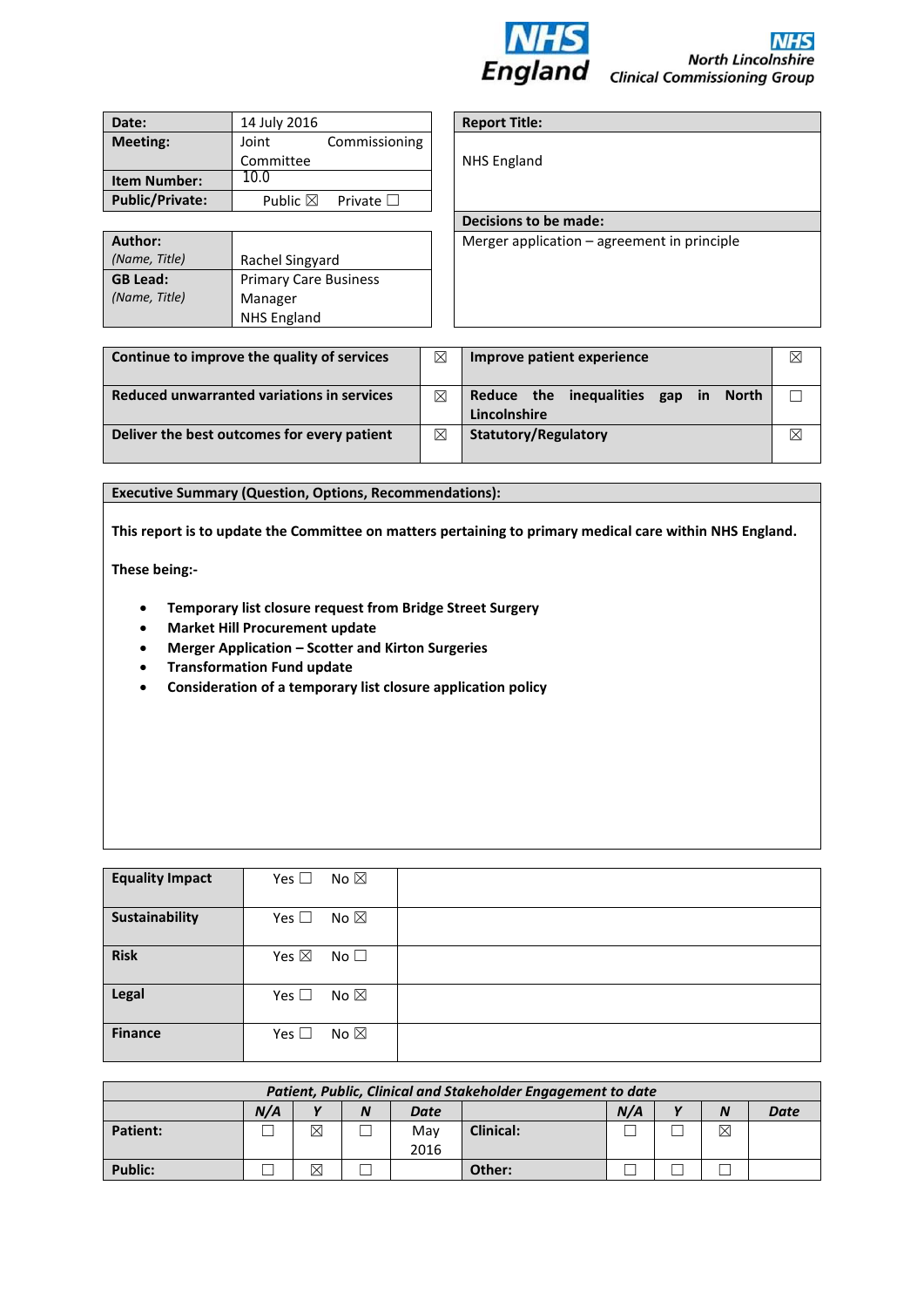



# North Lincolnshire update

Prepared by Rachel Singyard

Primary Care Business Manager

NHS ENGLAND – North (Yorkshire & The Humber) 6 July 2016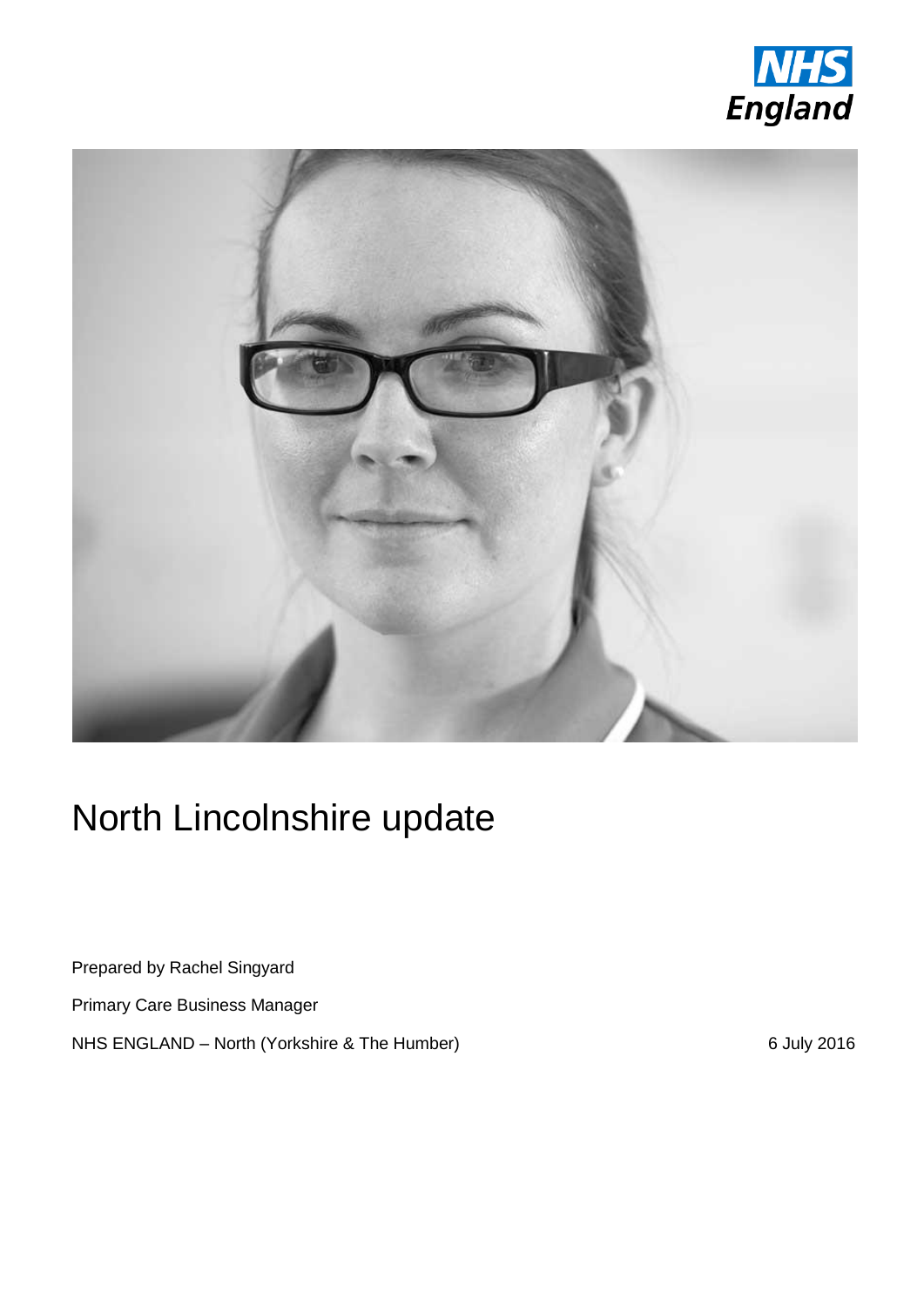# **1. Bridge Street Surgery Temporary Closed List report**

The temporary closed list application for Bridge Street Surgery in Brigg was circulated as a virtual report on 29 June 2016 due to the timescales involved. A copy of the report is appended to this update.

# **Action for the Joint Committee:**

This report was circulated by virtual means to members of the Committee due to the timescales as to when a decision was required, with a request to note the contents of the report and confirm that they supported the request to temporarily close the practice list. The responses to the request for virtual approval were noted by the CCG and NHS England and the following decision was made in line with the terms of reference.

The Joint Commissioning Committee considered the application and recommended that the 12 month list closure request is reduced to a three month temporary approval thus enabling the Joint Commissioning Committee to assess progress made in implementing the proposed action plan(to enable the list to reopen) at its September meeting.

The proposed action is for the practice to prepare a plan by engaging with neighbouring practices in the East Care Network to address care home support and also to work with the CCG to address the issues raised in the practices closed list application around Secondary Care. The recruitment issues at the practice and possible solutions to this should also be reflected.

The plan should be shared and agreed jointly with NHS England and the CCG and a review will be arranged during the three month closure period.

The practice were duly informed of this decision by NHS England and notified of their right of appeal. The Committee is asked to note the report appended and the virtual decision.

## **2. Market Hill Procurement update**

Following a CQC visit in January to the Market Hill 8-8 practice, the contract held by Danum Medical Services was terminated and an interim provider put in place, Core Care Lincs, who following a procurement have been awarded the contract to expire on 31 March 2017.

NHS England in discussions with the CCG have jointly agreed to commence a procurement for a further 12 month contract to expire on 31 March 2018. This procurement will be advertised at the end of July 2016.

This will enable the CCG to take the opportunity to review how this contract would fit in within the Care Networks. A Project group will be required to develop a work plan for the review in line with the Networks.

## **Action for the Joint Committee:**

The Committee is asked to note the points above.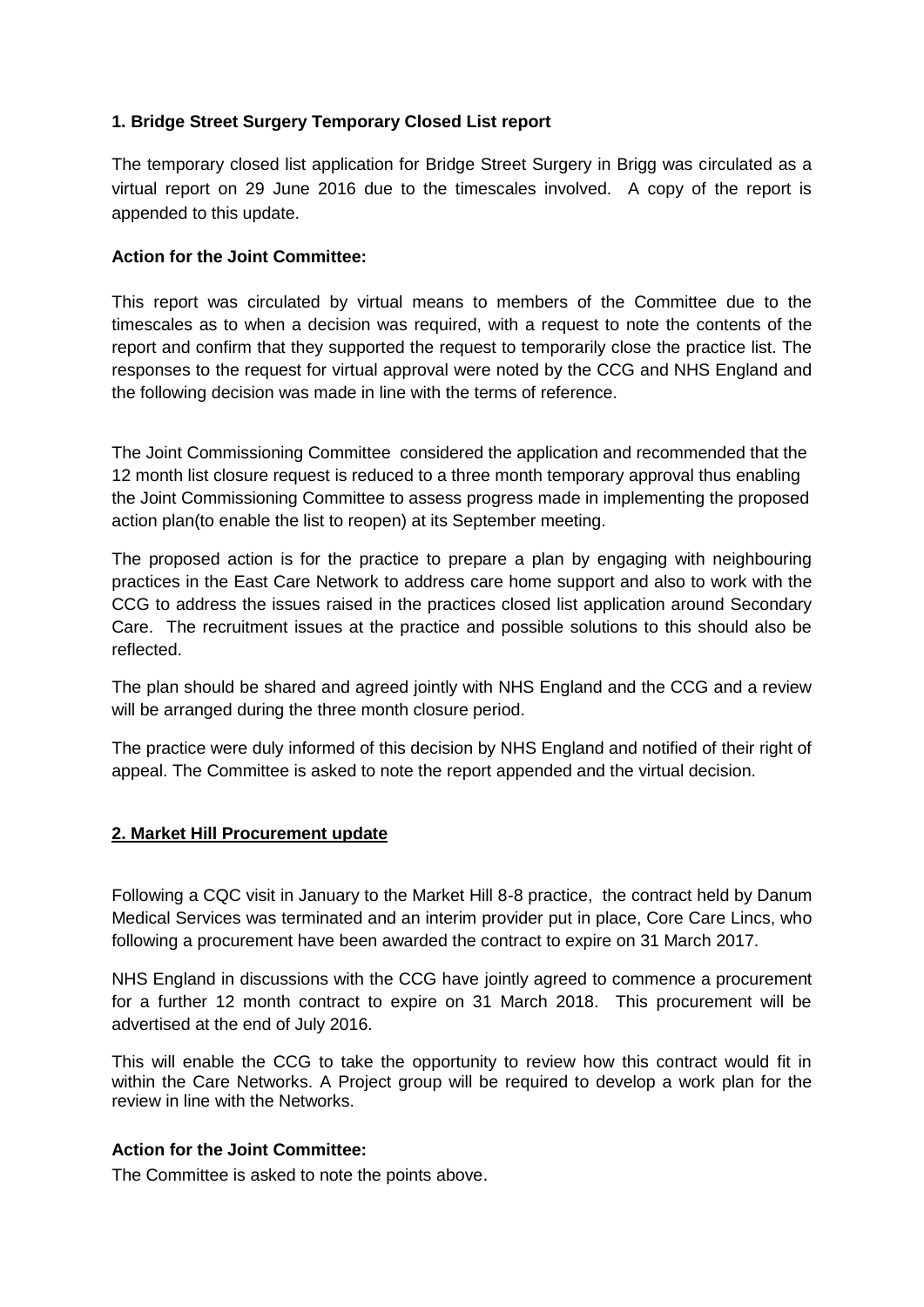# **3. Practice Merger Application Scotter and Kirton Lindsey Surgeries**

The Committee is asked to consider an application received by NHS England from Hawthorn Surgery, Scotter, and Kirton Lindsey Surgery, to proceed with a merger process.

There has been a number of discussions between representatives from Hawthorn Surgery, Scotter, Kirton Lindsey Surgery, Lincolnshire West CCG, North Lincolnshire CCG and NHS England – Midlands & East to date.

The Committee is asked to consider the following:-

- An application from Hawthorn Surgery to merge with Kirton Lindsey; including the implications, benefits and risks of doing so.
- Whether the committee supports the application at this stage and allow further work to be undertaken with regards to patient and public consultation in order to progress the application.

Hawthorn Surgery is a rural practice in the village of Scotter which is in the north of West Lincolnshire CCG, close to the border with North Lincolnshire CCG. The surgery has 4176 registered patients. Following the retirement of one of the partners, the contract is now held by 1 GP. Kirton Lindsey Surgery currently has 5578 patients and 3 WTE GPs.

Kirton Lindsey Surgery currently has GP vacancies and Hawthorn Surgery have struggled to find a replacement GP partner. This is not unusual in the current climate, however Hawthorn Surgery is relatively small to be able to sustain a vacancy for a long period and the partners at the surgery have concerns about the long term viability of the practice if a vacancy remains unfilled. The surgery has a long history of working with the surgery in Kirton Lindsey which is approximately 4.4 miles away.

Hawthorne Surgery sits within Lincolnshire West CCG and they, and Kirton Lindsey Surgery are requesting that both surgeries merge and sit within North Lincolnshire CCG as their natural patient flow is to Scunthorpe.

A recent meeting has been held with the respective CCG's, NHS England Regional teams and both practices to discuss further and to clarify the proposal being made. Advice has also been obtained from NHS England national team with regards to the process and timescales.

It is NOT proposed to change the CCG boundary areas as the statutory obligation of a CCG is to ensure that all of the patients residing in the CCG area have access to Primary Medical Services and there is no stipulation that a practice providing such services has to be a constituent member of the CCG.

Ordinarily the process for approving practice mergers, where both/all practices are within the CCG boundary, is relatively straight forward. West Lincolnshire CCG already has delegated responsibility for approving practice mergers and could do so following consultation, demonstrating that there are grounds for the change, identifying the impact of the proposed changes, demonstrating other options which might be available and understanding with the contractor how the merger will be managed. The same applies for North Lincolnshire CCG,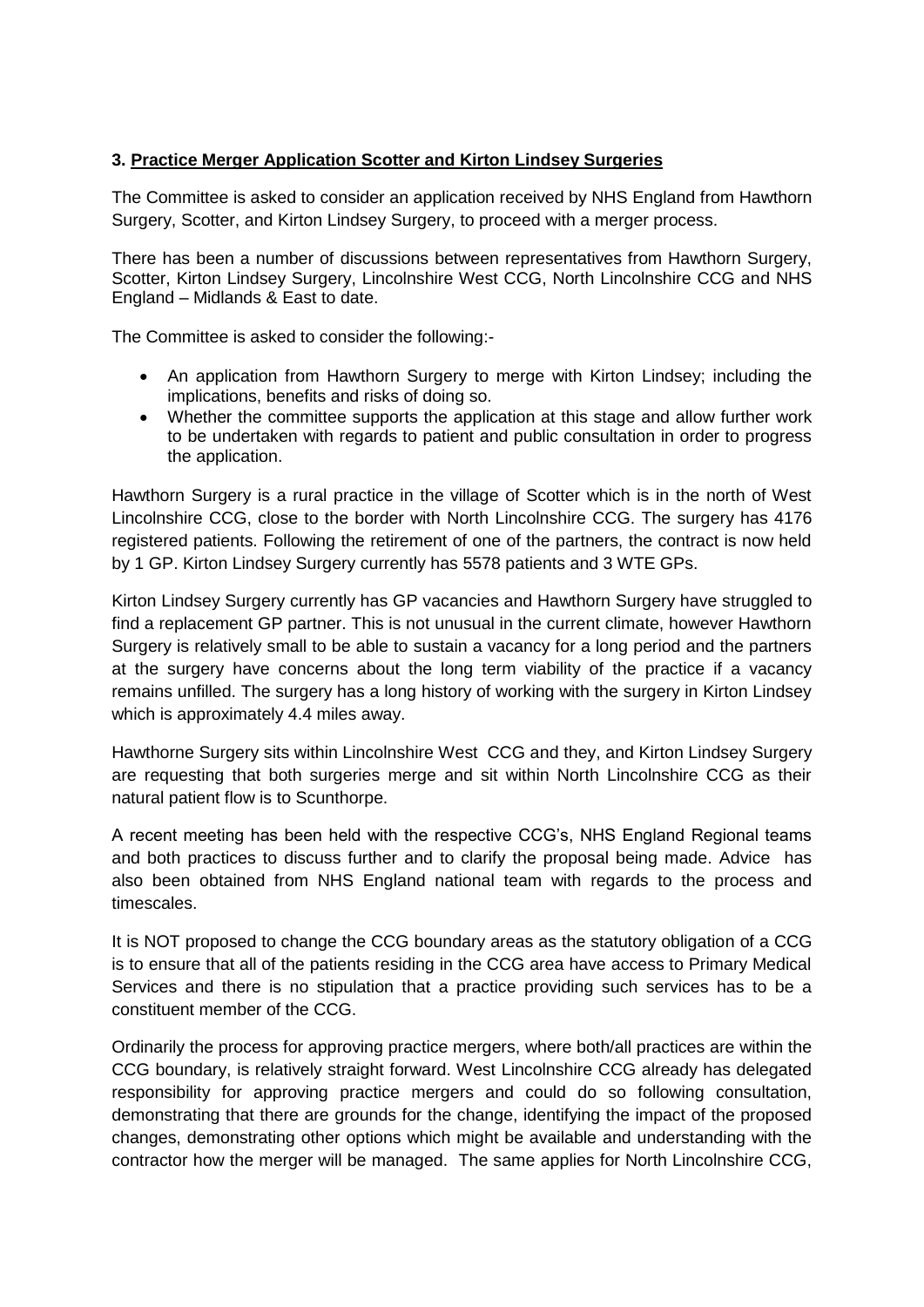however the decision would fall under the joint commissioning arrangements with NHS England.

However, as the practices fall in different CCG areas there are key issues as follows:

- 1. Patient views on the merger; a patient consultation over a 45 day period would be required in order to gain patient views of the proposal. In order to do this there needs to be a full analysis of the implications for patients as a result of the merge. Some of these may be positive, e.g. patients being able to access more services than were previously available, however there may be some more negative outcomes for patients, e.g. a reduction in services according to the services commissioned by North Lincolnshire CCG and North Lincolnshire Council. North Lincolnshire CCG have already offered to lead on a consultation however Lincolnshire West CCG Communication and Engagement Team would need to be involved.
- 2. The merger would require a change to Lincolnshire West CCG's constitution as the merger would result in a change to the number of constituent practices and therefore a change to the CCG's funding allocation. As such the process with regard to changing the constitution needs to be followed. West Lincolnshire CCG need to apply to NHS England to change their constitution. However at this point in time, it is not expected that North Lincolnshire are required to do the same. Further advice will be sought to clarify this.
- 3. Changes to a CCG's constitution need to be made by the  $1<sup>st</sup>$  June in any year in order for the change to come into effect from the following April. As the deadline has passed for this year the earliest a change to an allocation can be made is April 2018, therefore in order to provide funding for a merged practice in 2017/18, both CCGs would need to agree a financial envelope for that practice which would be reconciled at year end.
- 4. There needs to be a full analysis of the impact of the merger on other provider services, for example, Community Trusts, Acute Trusts, Mental Health Services and Local Authority Services, particularly in relation to activity and funding

The Committee is asked to make a decision as to whether they agree in principle to Hawthorn Surgery merging with Kirton Lindsey Surgery and if they do, whether they would support the further work required in order to progress the application.

Following approval from the Committee, colleagues from each CCG, the respective NHS England Regional teams and Hawthorn and Kirton Lindsey Practices would meet to agree the actions and timescales identified through the application to merge process, and would produce an action plan so that there is clarity on what is required and who is responsible for each action. It should be noted that West Lincolnshire CCG have approved in principle.

Both practices are proposing to maintain as a minimum the current level of services on both sites. They feel that as a result of making efficiencies through merging, they may, in some cases, be able to extend the level of services currently offered.

A financial envelope would need to be agreed for 2017/18 between both CCGs as this years' deadline for changing the CCG's funding allocation has passed.

The following risks have been identified if the Committee agree to proceed with the application.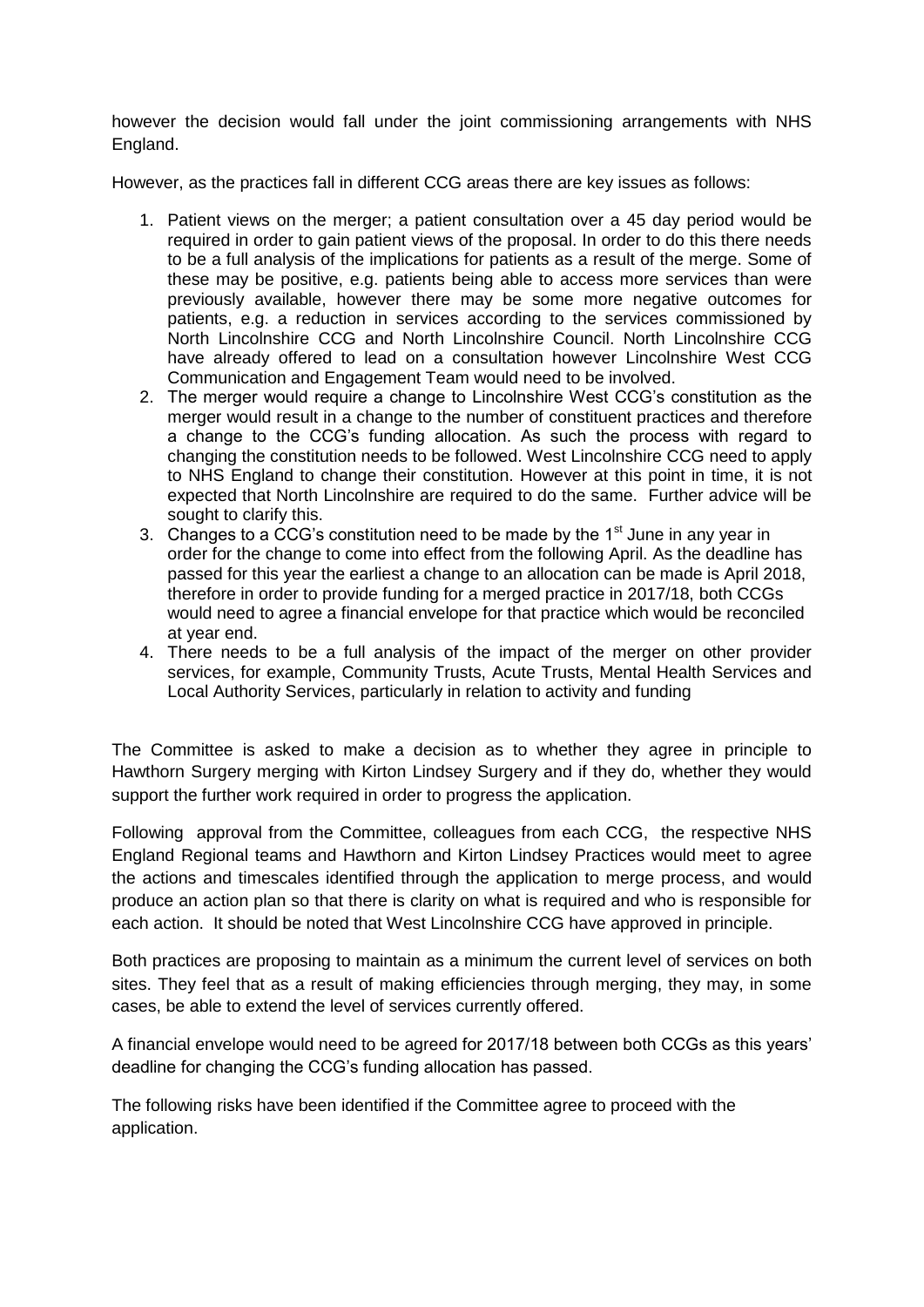- 1. At consultation there is not support for the merger to take place. Both practices feel this is unlikely as they have already undertaken some informal consultation through their Patient Participation Groups who have indicated their support for the proposed merger.
- 2. The proposed changes are approved by one CCG or NHS England Regional Team and not the other. This will be mitigated by working closely with key stakeholders to ensure there is agreement and support for the proposed changes.
- 3. There may be a negative impact on other provider services and implications for their funding as a result of a merger. This needs to be investigated and analysed more thoroughly.

The following risks have been identified if the Committee do not agree to proceed with the application:

- 1. Both surgeries may become more vulnerable, and Hawthorne Surgery possibly unviable, due to increasing demands on Primary Care, risking the provision of services to their registered patients.
- 2. Negative impact on relationship with both surgeries if they feel unsupported by their respective CCGs.

# **Recommendation and action for the Joint Committee:**

- To note the contents of the update above
- Decide if the committee supports the application at this stage and allow further work to be undertaken with regards to patient and public consultation in order to progress the application. Any such consultation will be then submitted to the appropriate Health Scrutiny Panels.

# **4. Transformation fund update**

The guidance for the Estates and Technology Transformation Fund (ETTF) has now been published. The scheme has previously been called the Primary Care Infrastructure Fund (PCIF) and the Primary Care Transformation Fund (PCTF). The purpose of the ETTF programme is to help GP Practices establish infrastructure which enables extra capacity for appointments in hours and at evenings and weekends to meet locally determined demand.

CCGs were required to submit their proposals using the secure access programme portal which closed on  $30<sup>th</sup>$  June 2016. CCGs will also be required to prioritise their recommendations. NHS England will then complete an initial review of all submissions and feedback to CCGs by the end of August 2016. Schemes will either be assessed as meeting the criteria and moving to the due diligence stage or not meeting the criteria and therefore not progressed

A further update will be provided at the next meeting.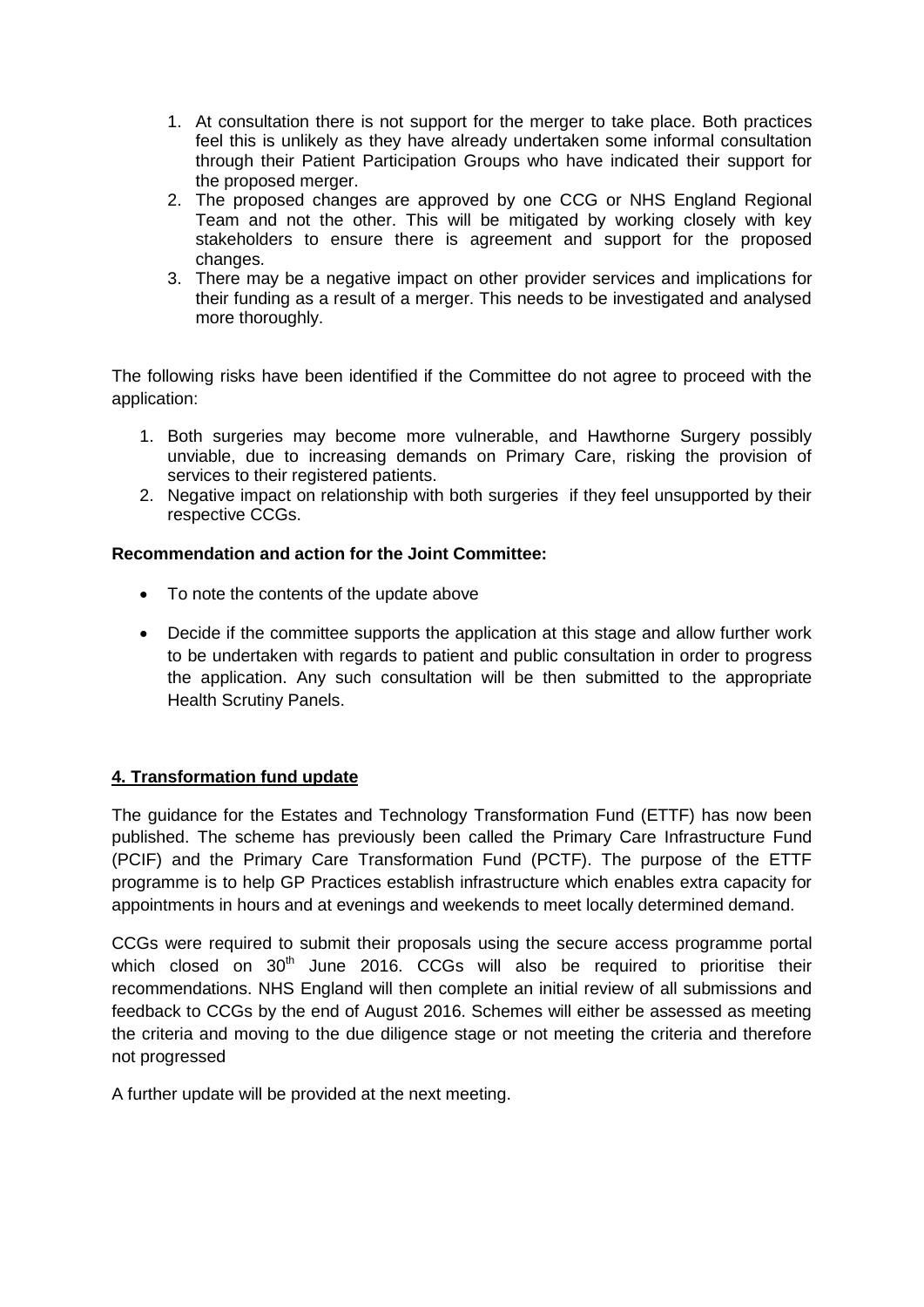## **5. Consideration of a temporary closed list application**

All practices are entitled to submit an application to their Commissioner to request a temporary closure of their list. There are a number of reasons for this, e.g. recruitment issues and an influx of new patients.

NHS England have detailed the process in their "Policy Book for Primary Medical Services" which should be adhered to if an application is received.

It was felt that it would be useful to outline the procedure and options to the Committee as there have been two applications received within the last year. Historically North Lincolnshire Primary Care Trust did not have any closed lists.

At all stages throughout these processes, it is essential that the Commissioner works with the contractor and the LMC to ensure clear and transparent decision making and that all decisions are made in line with internal governance arrangements.

## **1. Applications to Close a Patient List**

Sometimes a contractor may wish to close its list to new registrations e.g. where there are internal capacity issues or premises refurbishments. The Contractor must seek approval from the Commissioner by a written application (the "Application") before this may happen. The Contractor should use the template application to ensure it completes all the required information.

- 1.1 The Commissioner must acknowledge receipt of the Application within seven days of its receipt and may request further information from the contractor to enable it to consider the Application thoroughly.
- 1.2 With a view to possibly enabling the contractor to keep its list of patients open, the Commissioner and the Contractor must talk openly to establish:
	- 1.2.1 what support the Commissioner may give the Contractor; or
	- 1.2.2 changes the Commissioner or Contractor may make.
- 1.3 The Contractor or the Commissioner may at any time throughout these discussions invite the appropriate LMC to be included in the dialogue about the application.
- 1.4 The Commissioner should ensure compliance with the general duties of NHS England. There is no expectation that practices should consult with their patients, however it would be encouraged that the Contractor's Patient Participation Group are informed and discussion with neighbouring practices would be encouraged.
- 1.5 The Contractor may withdraw the application at any time before the Commissioner makes its decision on the proposed list closure.

The Commissioner must make a decision, within a period of 21 days starting on the date of receipt of the Application (or within a longer period as the parties may agree):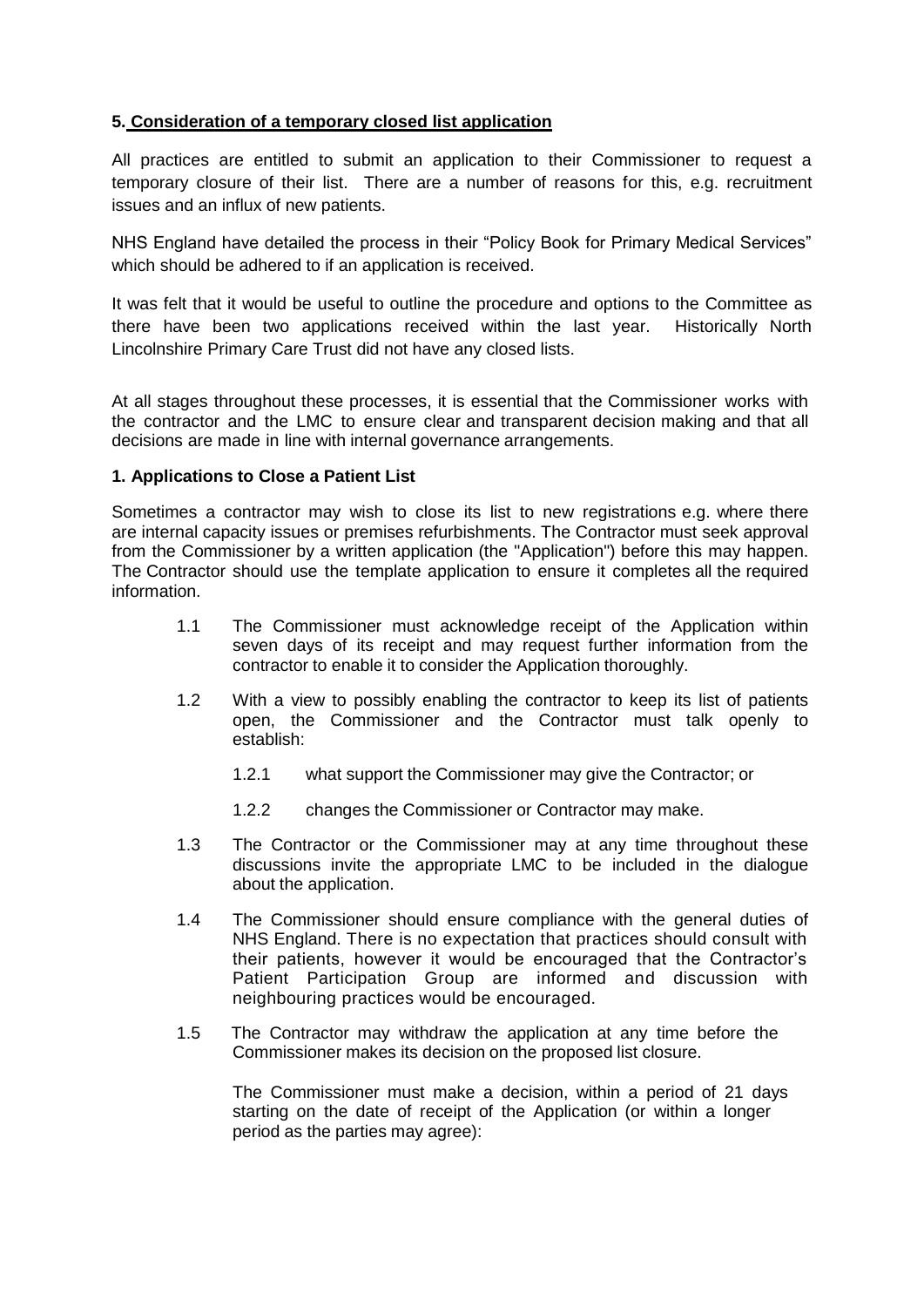- 1.5.1 to approve the Application and determine the date the closure is to take effect and the date the list of patients is to reopen; or
- 1.5.2 to reject the Application.
- 1.6 The Commissioner must notify the Contractor of its decision in writing as soon as possible after the 21 day period.

#### **2. Approval of Patient List Closure: Closure Notice**

- 2.1 Where the Commissioner has granted approval for closure of the patient list, a closure notice must be issued to the Contractor as soon as possible after the decision is reached, with a copy to the LMC for its area (if any) and to any person consulted in the decision-making process.
- 2.2 The Contractor must close the list on the date in the notice and the list should remain closed for the time specified unless the Commissioner and the Contractor agree that the list should be re-opened to patients before the expiry of the closure period.

#### **3. Rejection of Application for List Closure**

- 3.1 When the Commissioner decides to reject an application to close a list of patients it provides the contractor with a notification including the reasons why the application was rejected and at the same time, send a copy of the notification to any affected LMC for its area and to any person it consulted in the decision-making process.
- 3.2 When the Commissioner decides to reject a Contractor's application to close its list of patients, the Contractor must not make a further application until:
	- 3.2.1 the end of the three-month period, starting on the date of the decision of the Commissioner to reject; or
	- 3.2.2 the end of the three months, starting on the date of the final determination regarding a dispute arising from the decision to reject the application made pursuant to the NHS dispute resolution procedure (or any court proceedings)

whichever is the later.

- 3.3 A Contractor may make a further application to close its list of patients where there has been a change in the circumstances of the Contractor which affects its ability to deliver services under the contract.
- 3.4 The Commissioner may decide to reject a closed list application for the following reasons:-
	- 3.4.1 there are no other practices within the area that would be able to accept patients due to the proximity of the practice making the application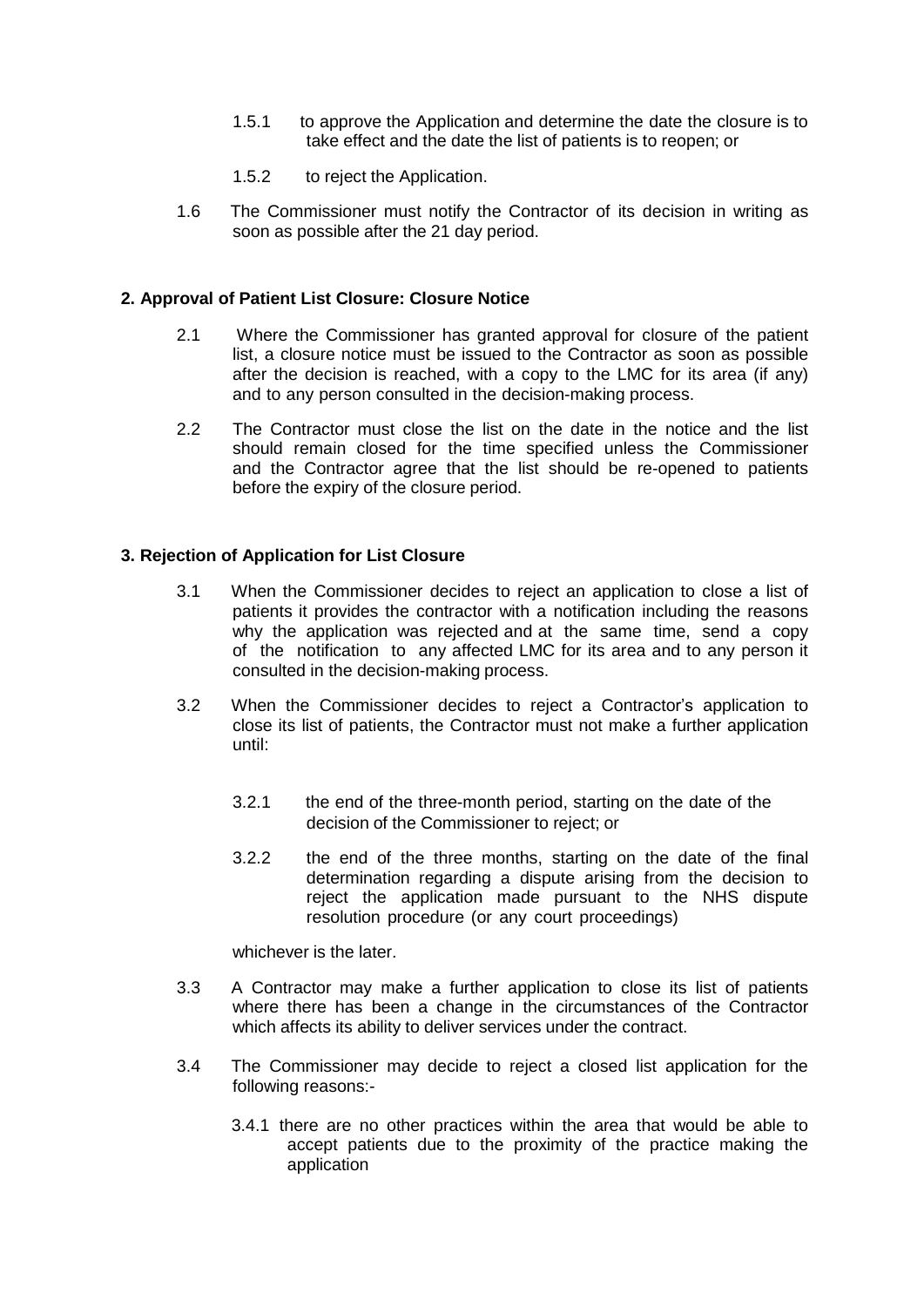3.4.2 there have been no major changes to the practice i.e. staff vacancies, increase in patient list size

There may other reasons for the rejection, and each application should be considered on its merit.

#### **4. Application to Extend a Closure Period**

- 4.1 A Contractor wishing to extend an agreed closure period must submit an application to the Commissioner no less than eight weeks before the closure period is due to end.
- 4.2 The Commissioner must acknowledge receipt of the application within seven days, then if necessary, discuss potential support that could be offered to the Contractor, discuss with any affected LMC and consult other affected parties before reaching a decision on the application to extend within 14 days from receipt of the application.
	- 4.3 If the decision is to accept the application the Commissioner must issue An extended closure notice as soon as possible after the decision is reached to the Contractor, with a copy to the LMC for its area (if any) and to any person it consulted in the decision-making process.
	- 4.4 If the decision is to reject the application then the Commissioner must provide the Contractor with a notification, including the reasons for the rejection of the application, with a copy to the LMC for its area (if any) and to any person it consulted in the decision-making process.
	- 4.5 The Contractor may re-open its list of patients before the closure period expires if Commissioner and Contractor agree.
	- 4.6 Where an application for the extension of the closure period has been made in accordance with the policy, and that application has been rejected, the list of patients will remain closed until such time as any dispute arising from the application has been resolved through the NHS dispute resolution procedure (or any court proceedings) or until such time as the expiry of the original closure notice.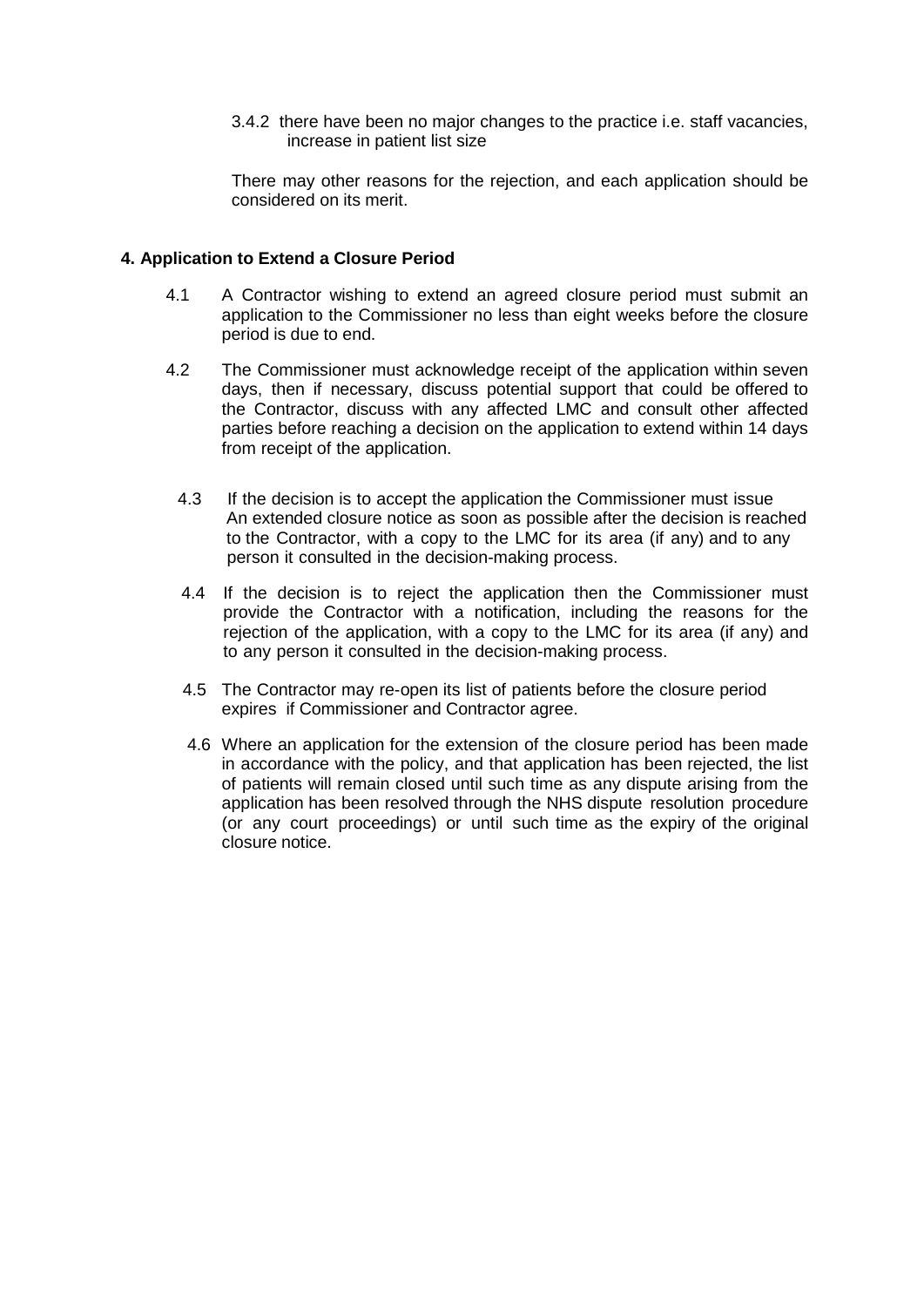

temporary List Closure – Application for

Bridge Street Surgery Surgery









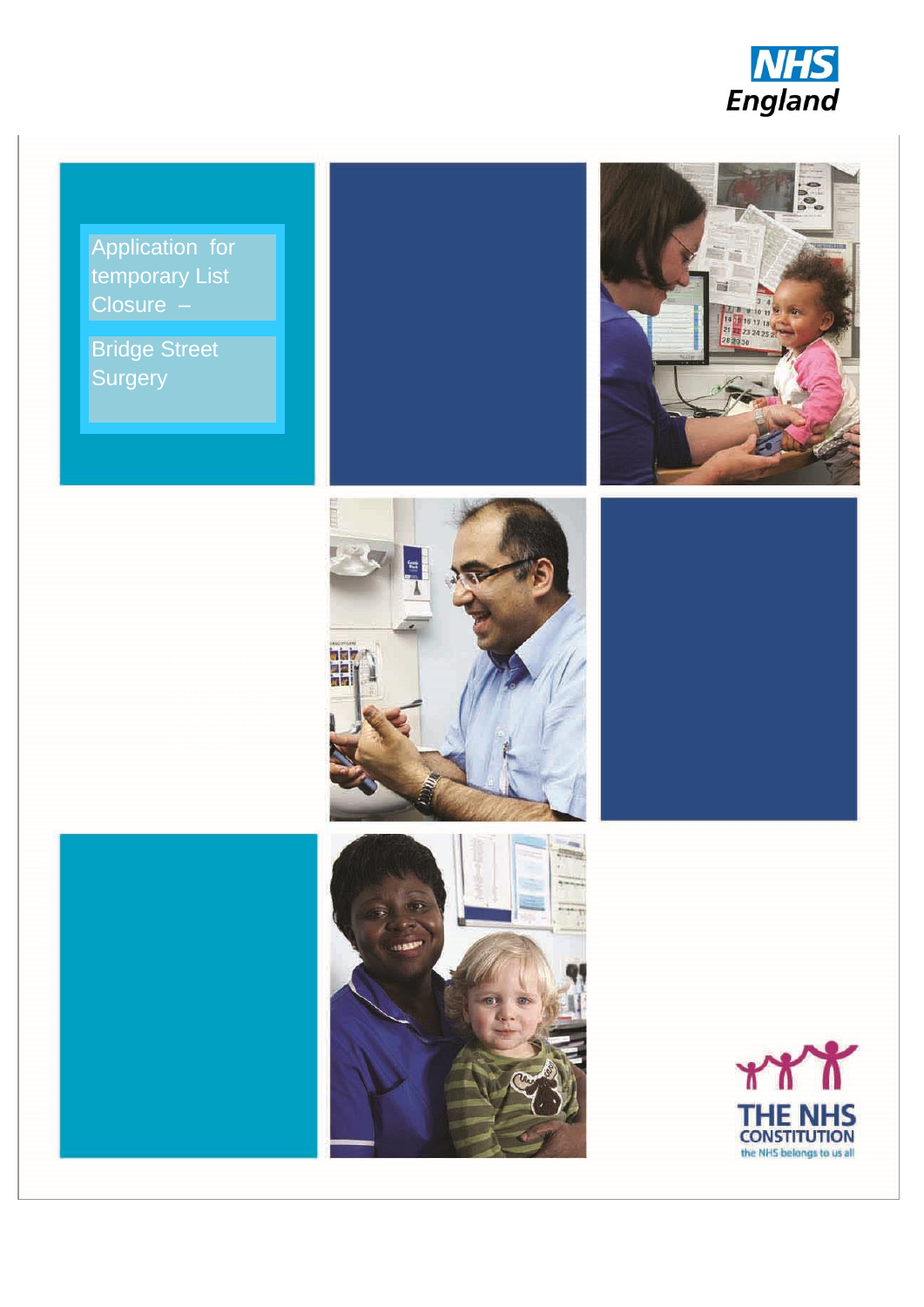# **Introduction**

Bridge Street Surgery (Practice Code – B81063) has applied to temporarily close their list for a period of 12 months. The practice is located at the following address:-

53 Bridge Street

Brigg

DN20 8NT

With branch surgeries at the following:-

8 Brigg Road

**Broughton** 

DN20 0JW

The practice is made up of the following GPs and Health Care Professionals:-

| <b>Health Care Professional</b>    | <b>Total Number employed</b> | <b>WTE</b> |
|------------------------------------|------------------------------|------------|
| <b>GPs</b>                         | 5                            |            |
| <b>Practice Based Pharmacists</b>  |                              |            |
| <b>Advanced Care Practitioners</b> |                              |            |
| <b>Physicians Associates</b>       |                              |            |
| <b>Practice Nurses</b>             | ⌒                            |            |
| <b>Health Care Assistants</b>      | ⌒                            |            |
| Other: (Please define)             |                              |            |

The table below confirms the list size over the past 12 months:-

| Quarter 1<br>30/6/15 | Quarter 2<br>30/9/2015 | Quarter 3<br>31/12/15 | Quarter 4<br>31/3/16 | Total<br>movement<br>from June<br>2015 to<br>March 2016 | % increase /<br>decrease |
|----------------------|------------------------|-----------------------|----------------------|---------------------------------------------------------|--------------------------|
| 6,608                | 6,643                  | 6,705                 | 6,737                | 129                                                     | 1.95%                    |

## **Regulations**

The GMS regulations schedule 6, part 2 and PMS regulations schedule 5, part 2 allow for a contractor to apply to NHS England to close their list. Amendments to the regulations were made in April 2012 which provided a clearer, more detailed process to ensure applications for list closure were applied more consistently.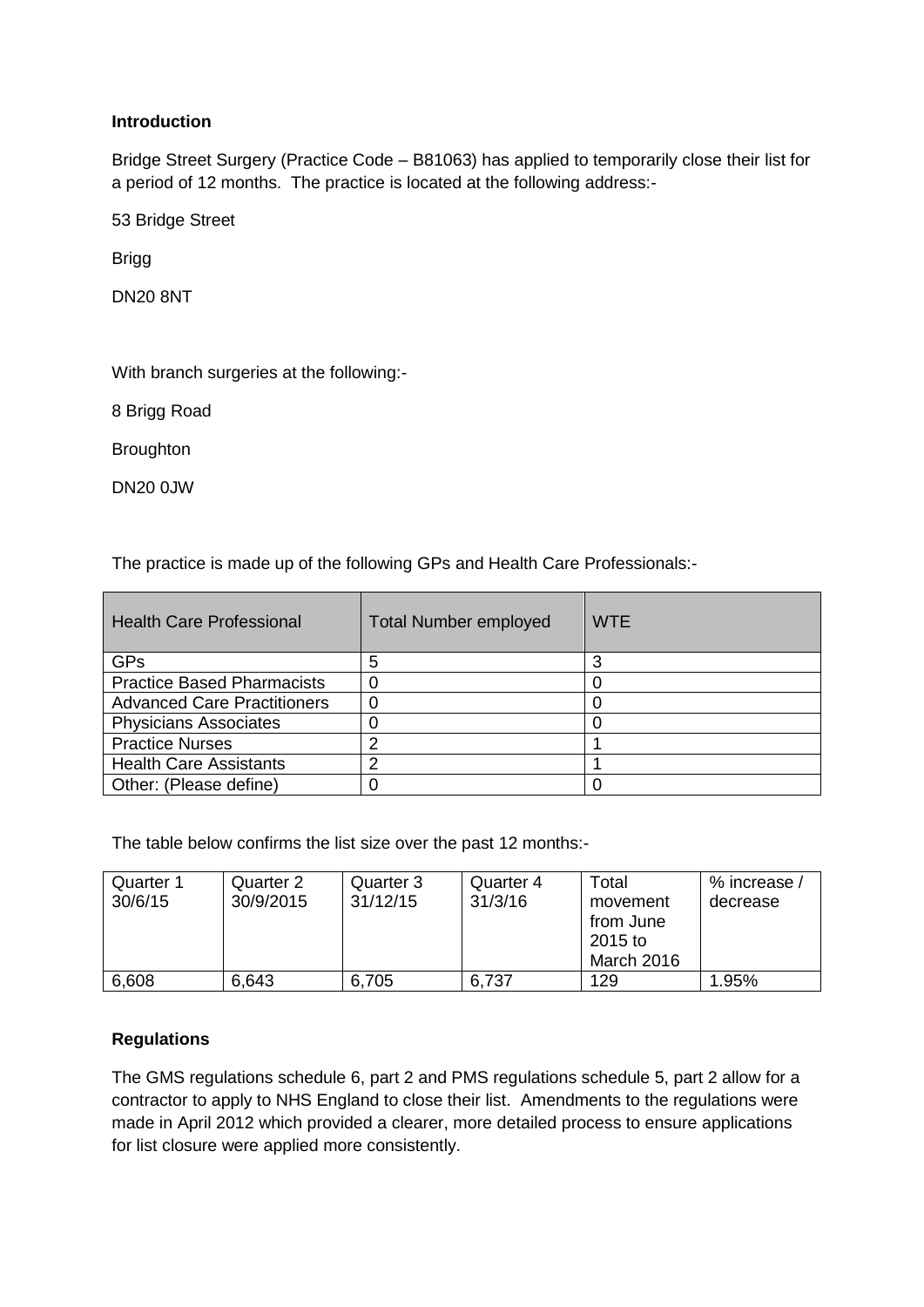## **Practice application**

The practice application has included the following information:-

- Following the resignation of a Salaried GP in March 2016 the practice have tried to recruit a replacement GP, but have not been successful. The practice have a high level of elderly patients on their list and are having to look after a large volume of patients that are from outside the practices' area, who are being discharged from hospital into a local nursing home for end of life palliative care. The nursing home advises the patients to register with the practice and they are currently unable to refuse; this is having a significant and negative effect on the practice in their ability to cope with their other registered patients. The Practice has tried engaging locums to meet the need but have found this to be unreliable and very expensive. Of the five doctors currently working in the practice, three have previously taken 24 hour retirement and are receiving pensions, it is felt that if the current workload is not reduced that this will result in these GPs retiring from the practice in full adding to the ongoing recruitment issues.
- The practice has discussed the issues with patients. The patients are disappointed that the practice is not as accessible as previously. The patients are supportive to the practice closing its list on a temporary basis with a view to reducing the patient list.
- The practice have discussed the application with their immediate neighbouring practice, Riverside Surgery, who are willing to work with the practice during the proposed temporary list closure.
- The Practice would appreciate more help in recruiting well qualified GPs and nurse practitioners.
- The Practice are continuing to try and recruit another GP.

## **Consultation with neighbouring practices and LMC**

In line with NHS England policy, neighbouring practices, the CCG and the LMC Group Humberside have been consulted.

## **Comments received following the consultation:-**

| Practice                     | <b>Comments received</b>                                                                                                                                                                                                                                                                                                                                                                                                              |
|------------------------------|---------------------------------------------------------------------------------------------------------------------------------------------------------------------------------------------------------------------------------------------------------------------------------------------------------------------------------------------------------------------------------------------------------------------------------------|
| B81109, Riverside<br>Surgery | Confirmed that Riverside Surgery is willing to work with Bridge<br>Street in closing their list and proactively manage patient care<br>within the area.                                                                                                                                                                                                                                                                               |
| <b>LMC Humber</b>            | General practice is currently under significant pressure in terms<br>of workload and practices that apply to close their lists do not<br>undertake such an application lightly. If a practice considers that<br>their level of workload is jeopardising their ability to provide safe<br>care for their registered patients, or to carry out their contractual<br>obligations to meet their patients' core clinical needs then it may |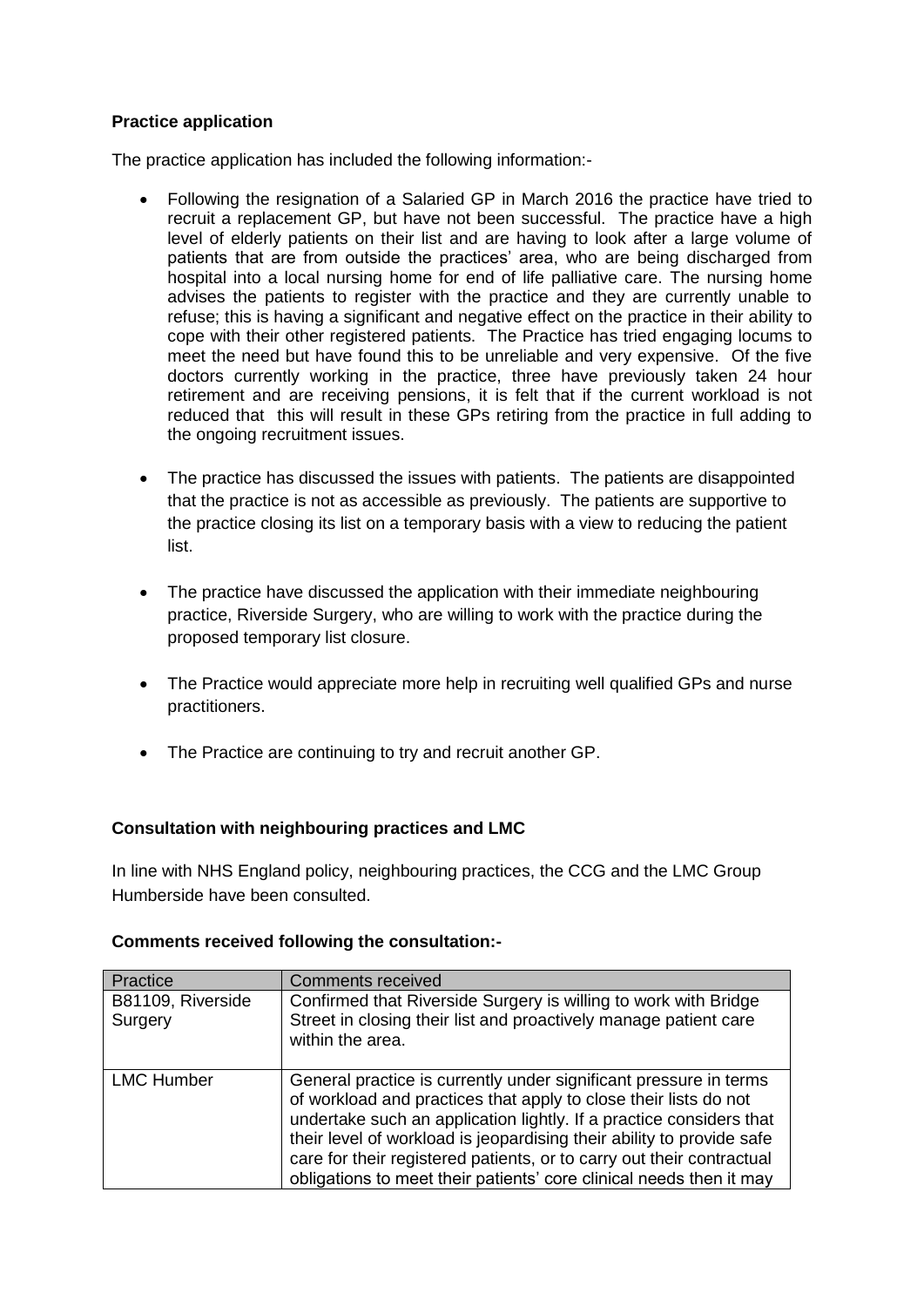| be appropriate for a practice to apply to close their list and in<br>such circumstances the LMC would support this approach.                                                                                                                                                                                                                                                                                                                                     |
|------------------------------------------------------------------------------------------------------------------------------------------------------------------------------------------------------------------------------------------------------------------------------------------------------------------------------------------------------------------------------------------------------------------------------------------------------------------|
| In the case of Bridge Street Surgery a further consideration is<br>that they have a higher than average elderly and complex end of<br>life care patients' workload that are registering with them and<br>they feel this is having a negative effect on their ability to cope<br>with other registered patients. The LMC would support a period<br>of list closure to alleviate the situation which has been<br>compounded by the inability to recruit currently. |
|                                                                                                                                                                                                                                                                                                                                                                                                                                                                  |

The two following tables demonstrate the changes in list sizes over the past year for the neighbouring practices.

| Practice                   | Practice | % List size   | Open/Closed List as at |
|----------------------------|----------|---------------|------------------------|
|                            | Code     | increase /    | 28.6.2016              |
|                            |          | decrease over |                        |
|                            |          | past 12       |                        |
|                            |          | months        |                        |
| Central Surgery -          | B81005   |               | Open                   |
| <b>Barton</b>              |          | 0.31          |                        |
| Dr P A Webster &           | B81007   |               | Open                   |
| <b>Partners</b>            |          | 0.02          |                        |
| Cambridge Avenue           | B81022   |               | Open                   |
| <b>Medical Centre</b>      |          | 1.33          |                        |
| <b>Ancora Medical</b>      | B81026   |               | Open                   |
| Practice                   |          | $-0.21$       |                        |
| <b>Ashby Turn Primary</b>  | B81045   |               | Open                   |
| <b>Care Partners</b>       |          | 0.14          |                        |
| <b>Church Lane</b>         | B81064   |               | Open                   |
| <b>Medical Centre</b>      |          | $-0.54$       |                        |
| <b>Riverside Surgery</b>   | B81109   | $-0.85$       | Open                   |
| Cedar medical              | B81113   |               | Open                   |
| Practice                   |          | $-2.63$       |                        |
| <b>West Common Lane</b>    | B81118   |               | Open                   |
| <b>Teaching Practice</b>   |          | 0.57          |                        |
| <b>The Birches Medical</b> | B81617   |               | Open                   |
| Practice                   |          | $-2.89$       |                        |
| Dr S Ahmad                 | B81628   | 0.17          | Open                   |
| <b>West Town Surgery</b>   | B81647   | $-3.90$       | Closed until 21/10/16  |
| Market Hill 8 to 8         | Y02787   | $-1.55$       | Open                   |
|                            |          |               |                        |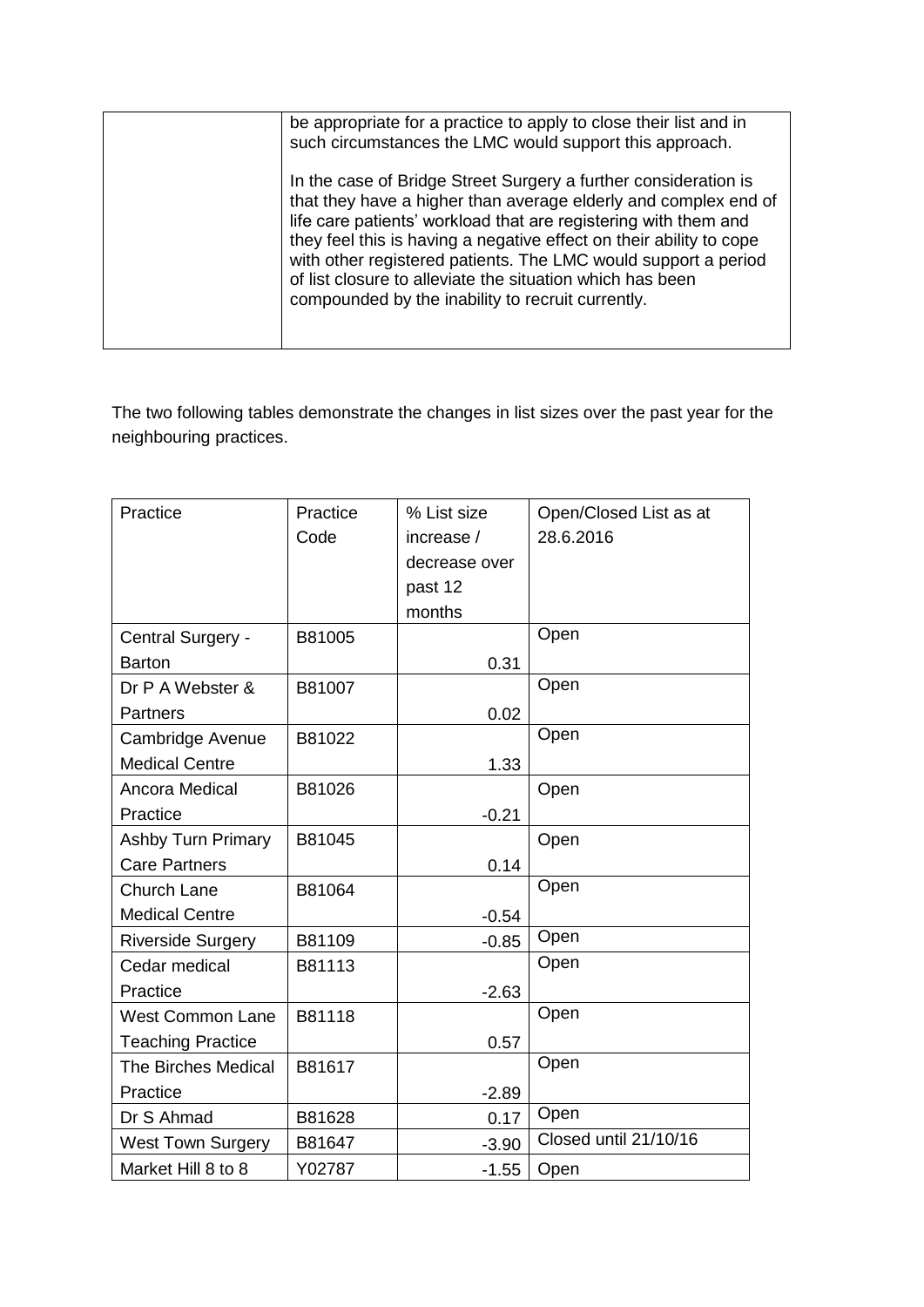

Please see attached Map which identifies the practices within the local area by their practice code, establishing proximity of neighbouring practices.

## **Additional factors to be considered by the Committee**

NHS England and the CCG visited the practice on 27 June 2016 to discuss this request. All of the above points were clarified with the practice. The main concern is the inability to recruit GPs. The skill mix in the practice does not include a Nurse Practitioner and this is not a consideration going forward for the practice at this moment in time.

At the meeting the practice did again raise the matter of local care homes reregistering patients on discharge from hospital with them, hence adding to their workload. This point was noted.

The Committee will need to consider the impact this closure would have on neighbouring practices, bearing in mind the list closure currently in place with West Town Surgery in Barton. However there are alternative practice where patients could register during the temporary closure..